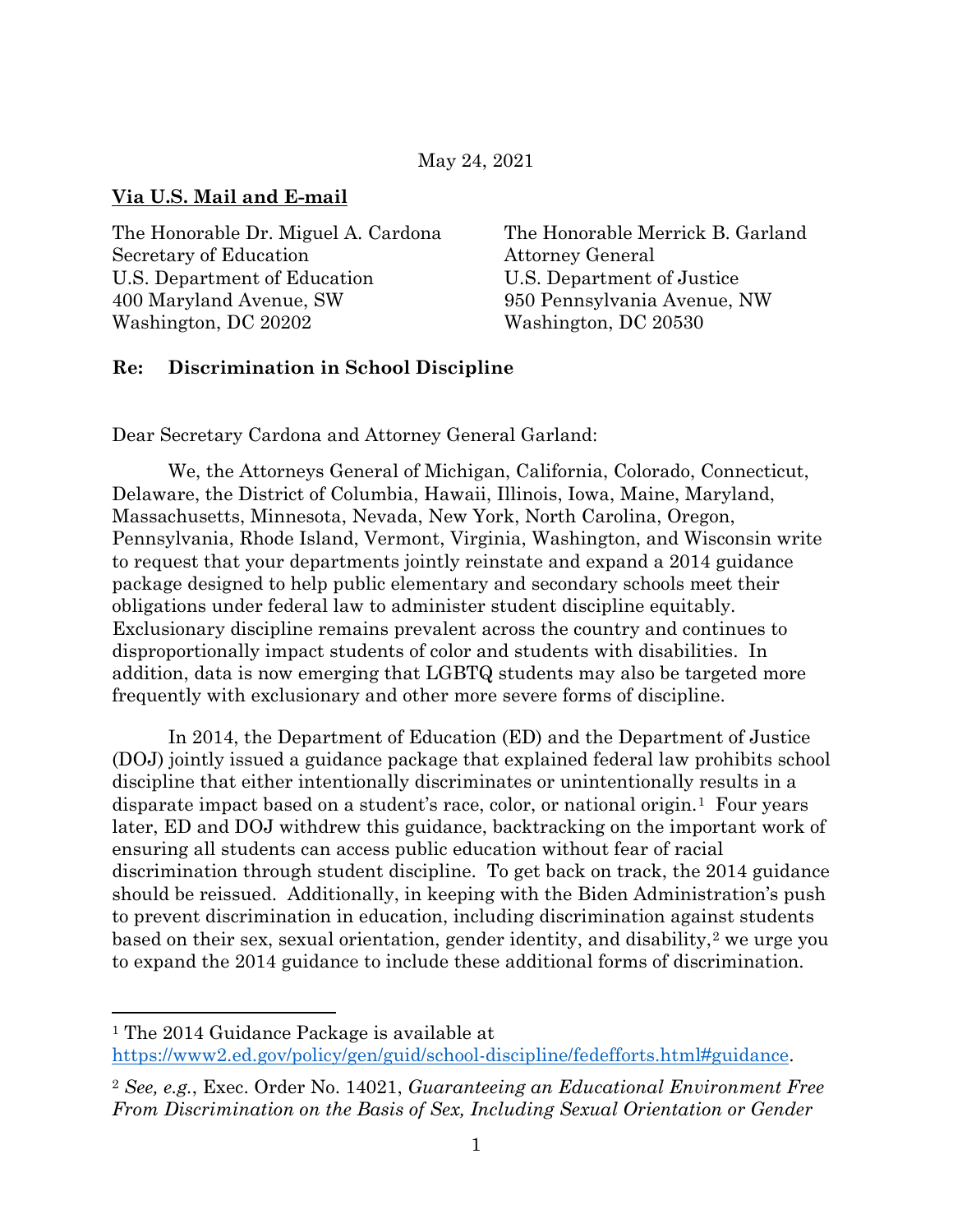## **I. Federal Anti-Discrimination Statutes Applicable to School Discipline and the 2014 Guidance Package**

Public schools that receive federal funding are subject to a host of federal anti-discrimination statutes including, among others, Titles IV and VI of the Civil Rights Act of 1964, 42 U.S.C. §§ 2000c *et seq.* (Title IV) and 42 U.S.C. §§ 2000e *et seq.* (Title VI), Title IX of the Educational Amendments of 1972, 20 U.S.C. §§ 1681 *et seq.* (Title IX), the Individuals with Disabilities Education Act, 20 U.S.C. §§ 1400 *et seq.* (IDEA), Title II of the Americans with Disability Act of 1990, 42 U.S.C. §§ 12133 *et seq.* (ADA), and Section 504 of the Rehabilitation Act of 1972, 29 U.S.C. § 794 (Section 504). Collectively, these statutes protect students' right to access public educational services free from discrimination.

In 2014, the Department of Education and the Department of Justice jointly issued a guidance package designed to "help public elementary and secondary schools administer student discipline in a manner that does not discriminate on the basis of race."<sup>[3](#page-1-0)</sup> The package included a Dear Colleague Letter,<sup>[4](#page-1-1)</sup> a guiding principles report,<sup>[5](#page-1-2)</sup> a directory of federal school climate and discipline resources,<sup>[6](#page-1-3)</sup> and a compendium of the school discipline laws and regulations by state.[7](#page-1-4)

<span id="page-1-1"></span><sup>4</sup> *Id.*

*Identity*, 86 Fed. Reg. 13,803 (Mar. 11, 2021); Exec. Order No. 13988, *Preventing and Combating Discrimination on the Basis of Gender Identity or Sexual Orientation*, 86 Fed. Reg. 7,023 (Jan. 25, 2021).

<span id="page-1-0"></span><sup>3</sup> U.S. Dep't of Educ. & U.S. Dep't of Justice, *Joint Dear Colleague Letter* (Jan. 8, 2014), at 2, available at [https://www2.ed.gov/about/offices/list/ocr/letters/colleague-](https://www2.ed.gov/about/offices/list/ocr/letters/colleague-201401-title-vi.pdf)[201401-title-vi.pdf](https://www2.ed.gov/about/offices/list/ocr/letters/colleague-201401-title-vi.pdf) (hereinafter "2014 Dear Colleague Letter").

<span id="page-1-2"></span><sup>5</sup> U.S. Dep't of Educ., *Guiding Principles: A Resource Guide for Improving School Climate and Discipline* (2014), available at

[https://www2.ed.gov/policy/gen/guid/school-discipline/guiding-principles.pdf.](https://www2.ed.gov/policy/gen/guid/school-discipline/guiding-principles.pdf)

<span id="page-1-3"></span><sup>6</sup> U.S. Dep't of Educ., *Appendix 1: Directory of Federal School Climate and Discipline Resources* (2014), available at [https://www2.ed.gov/policy/gen/guid/school](https://www2.ed.gov/policy/gen/guid/school-discipline/appendix-1-directory.pdf)[discipline/appendix-1-directory.pdf.](https://www2.ed.gov/policy/gen/guid/school-discipline/appendix-1-directory.pdf)

<span id="page-1-4"></span><sup>7</sup> U.S. Dep't of Educ., *Appendix 2: Compendium of School Discipline Laws and Regulations for the 50 States, Washington, D.C., and Puerto Rico* (2014), available at [https://www2.ed.gov/policy/gen/guid/school-discipline/appendix-2-compendium-of](https://www2.ed.gov/policy/gen/guid/school-discipline/appendix-2-compendium-of-laws-and-regulations.pdf)[laws-and-regulations.pdf.](https://www2.ed.gov/policy/gen/guid/school-discipline/appendix-2-compendium-of-laws-and-regulations.pdf)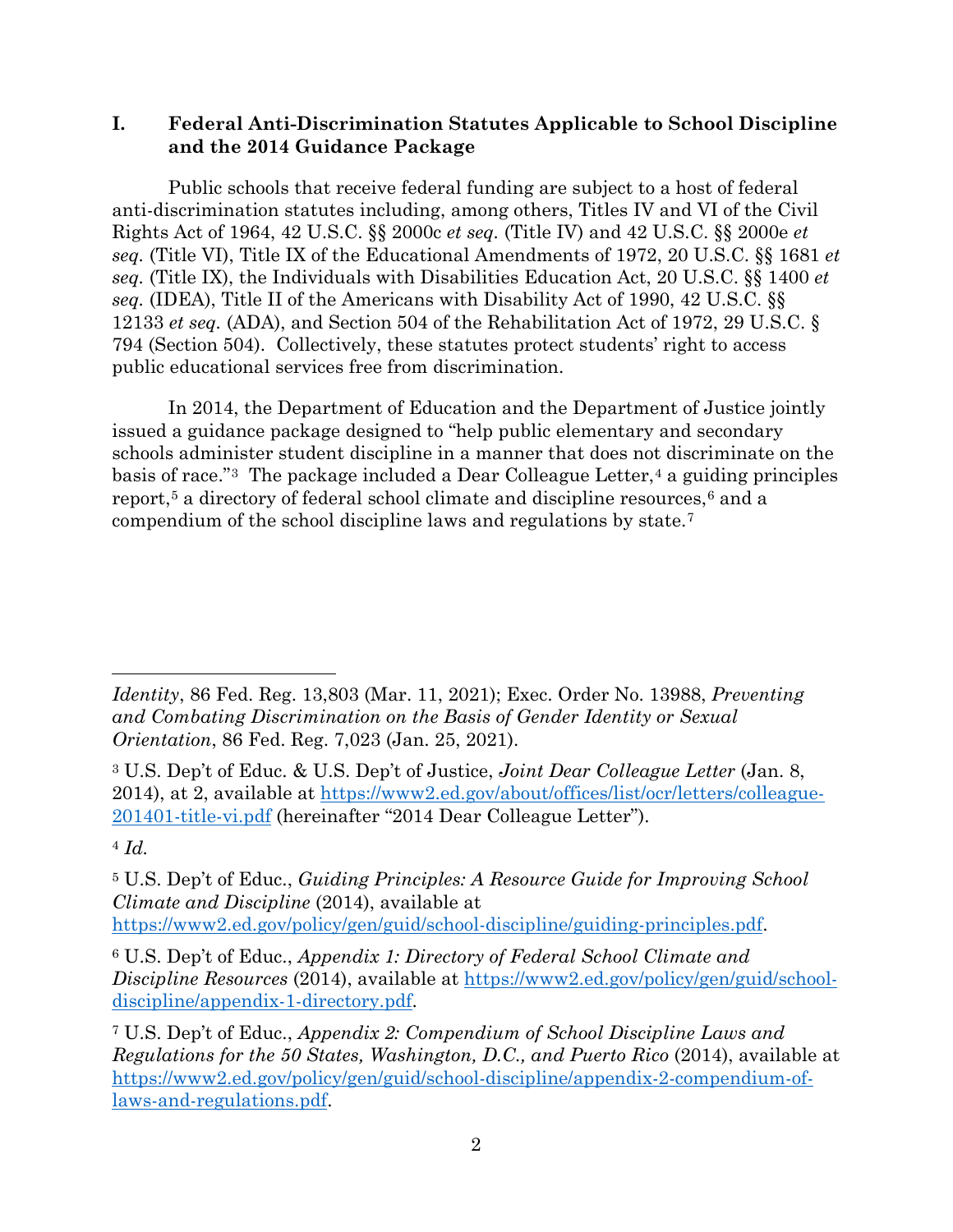The 2014 Dear Colleague Letter provided a framework for the Departments' investigations of racial discrimination related to student discipline.[8](#page-2-0) The Letter defines unlawful discrimination to include (1) "if a student is subjected to *different treatment* based on the student's race" or (2) "if a policy is neutral on its face – meaning that the policy itself does not mention race – and is administered in an evenhanded manner but has a *disparate impact*, i.e., a disproportionate and unjustified *effect* on students of a particular race."[9](#page-2-1) This definition is crucial for students across the country because, while the first form of discrimination intentional discrimination based on a student's race—has long been recognized as unlawful, the second form of discrimination—disparate impact discrimination—was less well recognized and not often prioritized before 2014.[10](#page-2-2) By including disparate impact discrimination within the Letter, the Departments sent a strong message to schools that both the discipline and the effect of the discipline on students are subject to review when evaluating if the school engaged in racial discrimination.<sup>[11](#page-2-3)</sup>

The companion publication, *Guiding Principles: A Resource Guide for Improving School Climate and Discipline*, provided schools a path to creating safe and supportive conditions for learning.[12](#page-2-4) The three guiding principles to creating a productive learning environment were identified as (1) creating a positive school climate; (2) creating a school discipline policy that is clear and consistently implemented to provide the school community with clear expectations and consequences; and (3) continually monitoring the school's disciplinary policies and

<span id="page-2-0"></span><sup>8</sup> 2014 Dear Colleague Letter, *supra* note 3.

<span id="page-2-1"></span><sup>9</sup> *Id.* at 7.

<span id="page-2-2"></span><sup>10</sup> 34 C.F.R. § 100.3(b)(2) explicitly prohibits disparate impact discrimination, prohibiting a school from "utiliz[ing] criteria or methods of administration which have the effect of subjecting individuals to discrimination because of their race, color, or national origin, or have the effect of defeating or substantially impairing accomplishment of the objectives of the program [with] respect individuals of a particular race, color, or national origin."

<span id="page-2-3"></span><sup>11</sup> *See* Daniel Losen, et al., *Are We Closing the School Discipline Gap* (Feb. 2015), at 11 ("The clear message presented in the [2014] guidance is that school administrators must examine their data and discipline policies and practices, and undertake efforts to close the discipline gap where unjustifiable disparities are found. While this legal and moral obligation to eliminate racial disparities is not new, this guidance is the first joint federal effort to explicitly call upon school leaders to take immediate action.") (internal citation omitted), available at [https://civilrightsproject.ucla.edu/resources/projects/center-for-civil-rights](https://civilrightsproject.ucla.edu/resources/projects/center-for-civil-rights-remedies/school-to-prison-folder/federal-reports/are-we-closing-the-school-discipline-gap/AreWeClosingTheSchoolDisciplineGap_FINAL221.pdf)[remedies/school-to-prison-folder/federal-reports/are-we-closing-the-school-discipline](https://civilrightsproject.ucla.edu/resources/projects/center-for-civil-rights-remedies/school-to-prison-folder/federal-reports/are-we-closing-the-school-discipline-gap/AreWeClosingTheSchoolDisciplineGap_FINAL221.pdf)[gap/AreWeClosingTheSchoolDisciplineGap\\_FINAL221.pdf.](https://civilrightsproject.ucla.edu/resources/projects/center-for-civil-rights-remedies/school-to-prison-folder/federal-reports/are-we-closing-the-school-discipline-gap/AreWeClosingTheSchoolDisciplineGap_FINAL221.pdf)

<span id="page-2-4"></span><sup>12</sup> U.S. Dep't of Educ., *Guiding Principles*, *supra* note 5.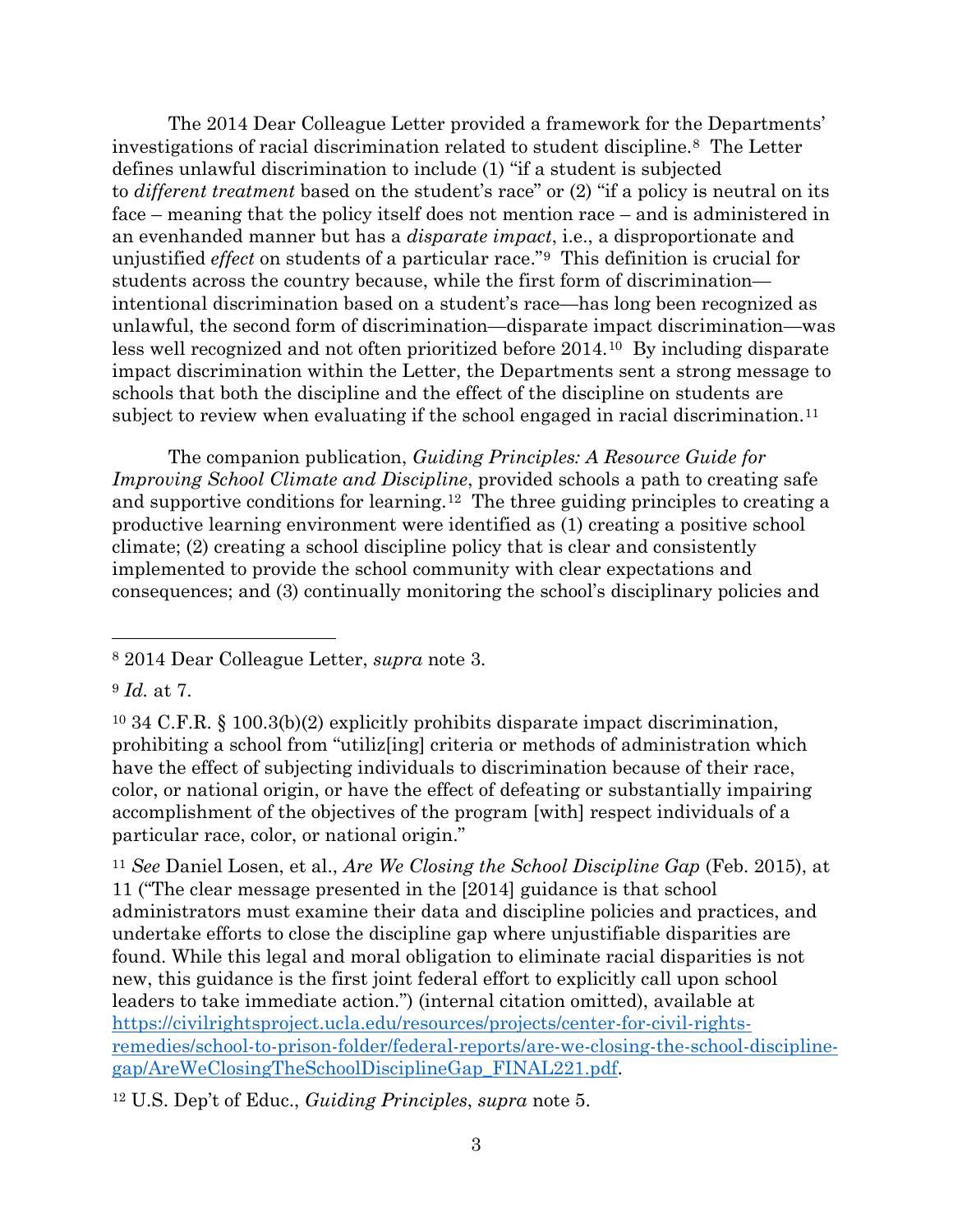practices to ensure they are equitably implemented.[13](#page-3-0) The *Guidance Principles* publication emphasizes the use of restorative justice practices and other problemsolving and constructive remedies instead of costly and disruptive suspensions and expulsions.[14](#page-3-1) Importantly, despite what many critics of the *Guidance Principles* and the 2014 guidance package more broadly—wrongly proclaim,[15](#page-3-2) the *Guidance Principles* do not instruct schools to *never* utilize exclusionary disciplinary practice, but simply recommend that disciplinary practices that remove a student from the classroom be utilized as a "last resort" and only for "serious infractions."[16](#page-3-3)

In June of 2017, under a new administration, the Department of Education's Office of Civil Rights (OCR) sent an internal memorandum to its regional offices, instructing the offices to limit the "scope of the investigation of all OCR cases."[17](#page-3-4) The internal memorandum directed that OCR investigators should "no longer follow the existing investigative rule" requiring investigators to collect the past three years of complaints from the school under investigation "to assess [the school]'s compliance."[18](#page-3-5) Functionally, this memorandum instructed regional offices to stop investigating systemic discrimination practices, including those evidenced by disparate impact, unless the "individual complaint allegations themselves raise

<span id="page-3-2"></span><sup>15</sup> *See* U.S. Comm'n on Civil Rights, *Beyond Suspensions, Examining School Discipline Policies and Connections to the School-to-Prison Pipeline for Students of Color with Disabilities* (2019), at 133-49, available at

<https://www.usccr.gov/pubs/2019/07-23-Beyond-Suspensions.pdf> (summarizing and debunking talking points that the 2014 guidance package restricts the use of exclusionary disciplinary practices and noting that "[c]ritics incorrectly assert that the guidance instructs teachers and administrators not to suspend students who are misbehaving . . ."); *see also* U.S. House of Representatives Comm. on Educ. & the Workforce Democrats, *School Discipline Guidance: Debunking Myths*, available at [https://edlabor.house.gov/imo/media/doc/School%20Discipline%20Guidance%20Fact](https://edlabor.house.gov/imo/media/doc/School%20Discipline%20Guidance%20Fact%20Sheet.pdf) [%20Sheet.pdf](https://edlabor.house.gov/imo/media/doc/School%20Discipline%20Guidance%20Fact%20Sheet.pdf) ("The 2014 guidance does not require a reduction in suspension and expulsion if no inequities are present.").

<span id="page-3-3"></span><sup>16</sup> U.S. Dep't of Educ., *Guiding Principles*, *supra* note 5, at 14-16.

<span id="page-3-4"></span><sup>17</sup> Memorandum from Candice Jackson, OCR Acting Assistant Secretary for Civil Rights, to Regional Managers, *OCR Instructions to the Field re Scope of Complaints*, at 1, available at [https://www.documentcloud.org/documents/3863019](https://www.documentcloud.org/documents/3863019-doc00742420170609111824.html) [doc00742420170609111824.html;](https://www.documentcloud.org/documents/3863019-doc00742420170609111824.html) *see also* Erica L. Green, *Education Dept. Says It Will Scale Back Civil Rights Investigations*, N.Y. TIMES (June 16, 2017), available at [https://www.nytimes.com/2017/06/16/us/politics/education-department-civil-rights](https://www.nytimes.com/2017/06/16/us/politics/education-department-civil-rights-betsy-devos.html)[betsy-devos.html.](https://www.nytimes.com/2017/06/16/us/politics/education-department-civil-rights-betsy-devos.html)

<span id="page-3-5"></span><sup>18</sup> Memorandum from Candice Jackson, *supra* note 17, at 1.

<span id="page-3-0"></span><sup>13</sup> *Id.* at 2-5.

<span id="page-3-1"></span><sup>14</sup> *Id.* at 12-15.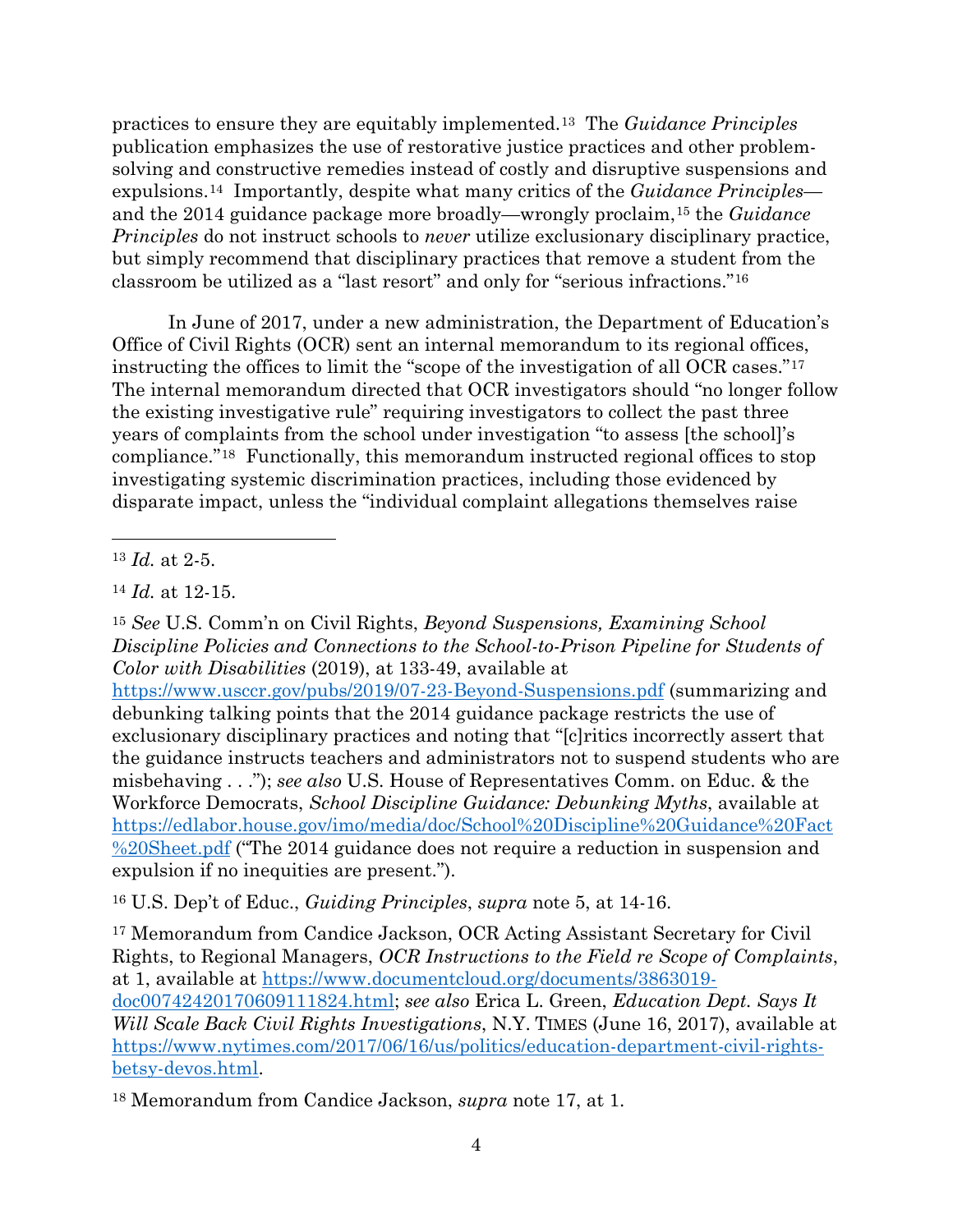systemic or class-wide issues.["19](#page-4-0) As a result of this change in policy, ProPublica reported a year later that OCR had "scuttled more than 1,200 civil rights investigations that were begun under the Obama administration and lasted at least six months"—indicating that these investigations were likely systemic in nature or based on allegations of disparate impact discrimination.[20](#page-4-1)

On December 21, 2018, ED and DOJ withdrew the entirety of the 2014 guidance package, largely without explanation.[21](#page-4-2) The 2018 Dear Colleague Letter withdrawing the guidance package suggested that, because education policy is primarily set by states and local school districts, the *federal* government's investigative role in enforcing *federal* civil rights statutes against racial discrimination was somehow not needed.[22](#page-4-3) In a companion Question and Answer document published with the 2018 Dear Colleague Letter, ED and DOJ made clear they no longer considered statistical evidence of a disparate impact to constitute discrimination.[23](#page-4-4) According to a report by the U.S. Commission on Civil Rights, this approach "narrows the[] investigations of allegations of race discrimination in school discipline, including limiting proactive identification of systemic patterns."[24](#page-4-5)

The extent to which the long-lasting effects of this decision will be felt are still not fully understood. Some state governments, like Michigan, <sup>[25](#page-4-6)</sup> New York, <sup>[26](#page-4-7)</sup>

<span id="page-4-2"></span><sup>21</sup> U.S. Dep't of Educ. & U.S. Dep't of Justice, *Dear Colleague Letter* (Dec. 21, 2018), available at<https://www2.ed.gov/about/offices/list/ocr/letters/colleague-201812.pdf> (hereinafter "2018 Dear Colleague Letter").

<span id="page-4-3"></span><sup>22</sup> *See id.* at 2.

<span id="page-4-4"></span><sup>23</sup> U.S. Dep't of Educ., Office of Civil Rights, *Questions & Answers on Racial Discrimination and School Discipline* (Dec. 21, 2018), at 2, n.6, available at [https://www2.ed.gov/about/offices/list/ocr/docs/qa-title-vi-201812.pdf.](https://www2.ed.gov/about/offices/list/ocr/docs/qa-title-vi-201812.pdf)

<span id="page-4-5"></span><sup>24</sup> U.S. Comm'n on Civil Rights, *supra* note 15, at 167.

<span id="page-4-0"></span><sup>19</sup> *Id.*; *see also* U.S. Comm'n on Civil Rights, *supra* note 15, at 167.

<span id="page-4-1"></span><sup>20</sup> Annie Waldman, *DeVos Has Scuttled More Than 1,200 Civil Rights Probes Inherited From Obama*, PRO PUBLICA (June 21, 2018), available at [https://www.propublica.org/article/devos-has-scuttled-more-than-1-200-civil-rights](https://www.propublica.org/article/devos-has-scuttled-more-than-1-200-civil-rights-probes-inherited-from-obama)[probes-inherited-from-obama.](https://www.propublica.org/article/devos-has-scuttled-more-than-1-200-civil-rights-probes-inherited-from-obama)

<span id="page-4-6"></span><sup>25</sup> *See* Resolution on Dignity in School, Mich. State Bd. of Educ. (Mar. 12, 2019), available at

[https://www.michigan.gov/documents/mde/Resolution\\_on\\_Dignity\\_in\\_Schools\\_final\\_](https://www.michigan.gov/documents/mde/Resolution_on_Dignity_in_Schools_final_649233_7.pdf) [649233\\_7.pdf.](https://www.michigan.gov/documents/mde/Resolution_on_Dignity_in_Schools_final_649233_7.pdf)

<span id="page-4-7"></span><sup>26</sup> New York has continued to address racial disparities in discipline through agreements between the State and districts.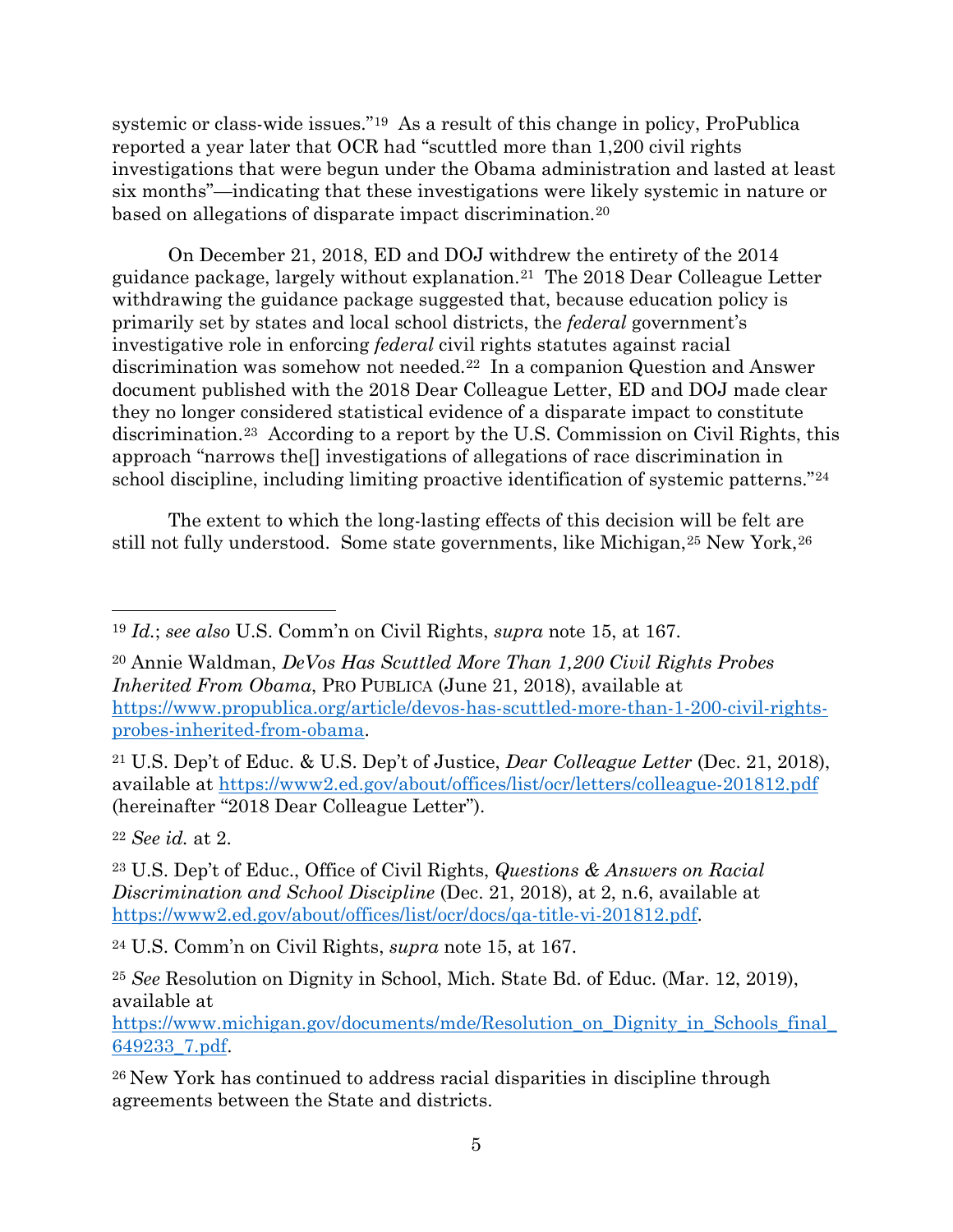and California,<sup>[27](#page-5-0)</sup> have affirmatively stated their continued commitment to eliminating discriminatory school discipline practices that manifest through a disparate impact against a particular race of students. However, given the resources available to the federal government and the investigative structures already in place, like the OCR, the federal government remains the most viable body to enforce federal civil rights statutes and ensure that schools do not discriminate against students using school discipline.

# **II. The Continued Disparate Impacts of School Discipline on Students of Color.**

The 2014 Dear Colleague Letter correctly identified racial discrimination in school discipline as "a real problem."[28](#page-5-1) The history of racial discrimination in school discipline is long and well documented.[29](#page-5-2)

Since 2014, the disparity in the use of suspensions and expulsions against Black students has only continued. Black students remain 3.9 times more likely to be suspended compared to White students across the country.<sup>[30](#page-5-3)</sup> The OCR's 2015-2016 Civil Rights Data Collection (CRDC) determined that "Black male students represented 8 percent of enrolled students and accounted for 25 percent of students who received an out-of-school suspension."<sup>[31](#page-5-4)</sup> Similarly high suspension rates follow for Black female students (8% percent of students enrolled and 14% of out-of-school suspensions), and expulsion rates for all Black students mirror these disparities (16% of students enrolled and 33% of expulsions).[32](#page-5-5) Analysis of the 2015-2016 CRDC data by the UCLA's Center for Civil Rights and Remedies determined that

<span id="page-5-0"></span><sup>27</sup> *See* Guidance letter from Xavier Becerra, Attorney General of California, *Oversight and Enforcement of Laws Related to Discrimination in School Discipline in California* (Feb. 4, 2019), available at

[https://oag.ca.gov/system/files/attachments/press-docs/bcj-school-discipline](https://oag.ca.gov/system/files/attachments/press-docs/bcj-school-discipline-letter.pdf)[letter.pdf.](https://oag.ca.gov/system/files/attachments/press-docs/bcj-school-discipline-letter.pdf)

<span id="page-5-1"></span><sup>28</sup> 2014 Dear Colleague Letter, *supra* note 3, at 4.

<span id="page-5-2"></span><sup>29</sup> *See id.* at 3-4, n.7 (citing a variety of studies documenting the disproportionate use of exclusionary discipline against students of color); *see also* Guidance letter from Xavier Becerra, *supra* note 27, at 3-4 (same).

<span id="page-5-3"></span><sup>30</sup> Lena V. Groefer, et al., *Miseducation: Is There Racial Inequality at Your School?*, PROPUBLICA (Oct. 16, 2018), available at [https://projects.propublica.org/miseducation/.](https://projects.propublica.org/miseducation/)

<span id="page-5-4"></span><sup>31</sup> U.S. Dep't of Educ., OCR, *2015-16 Civil Rights Data Collection: School Climate and Safety* (updated May 17, 2019), at 13, available at [https://www2.ed.gov/about/offices/list/ocr/docs/school-climate-and-safety.pdf.](https://www2.ed.gov/about/offices/list/ocr/docs/school-climate-and-safety.pdf)

<span id="page-5-5"></span><sup>32</sup> *Id.* at 13, 15.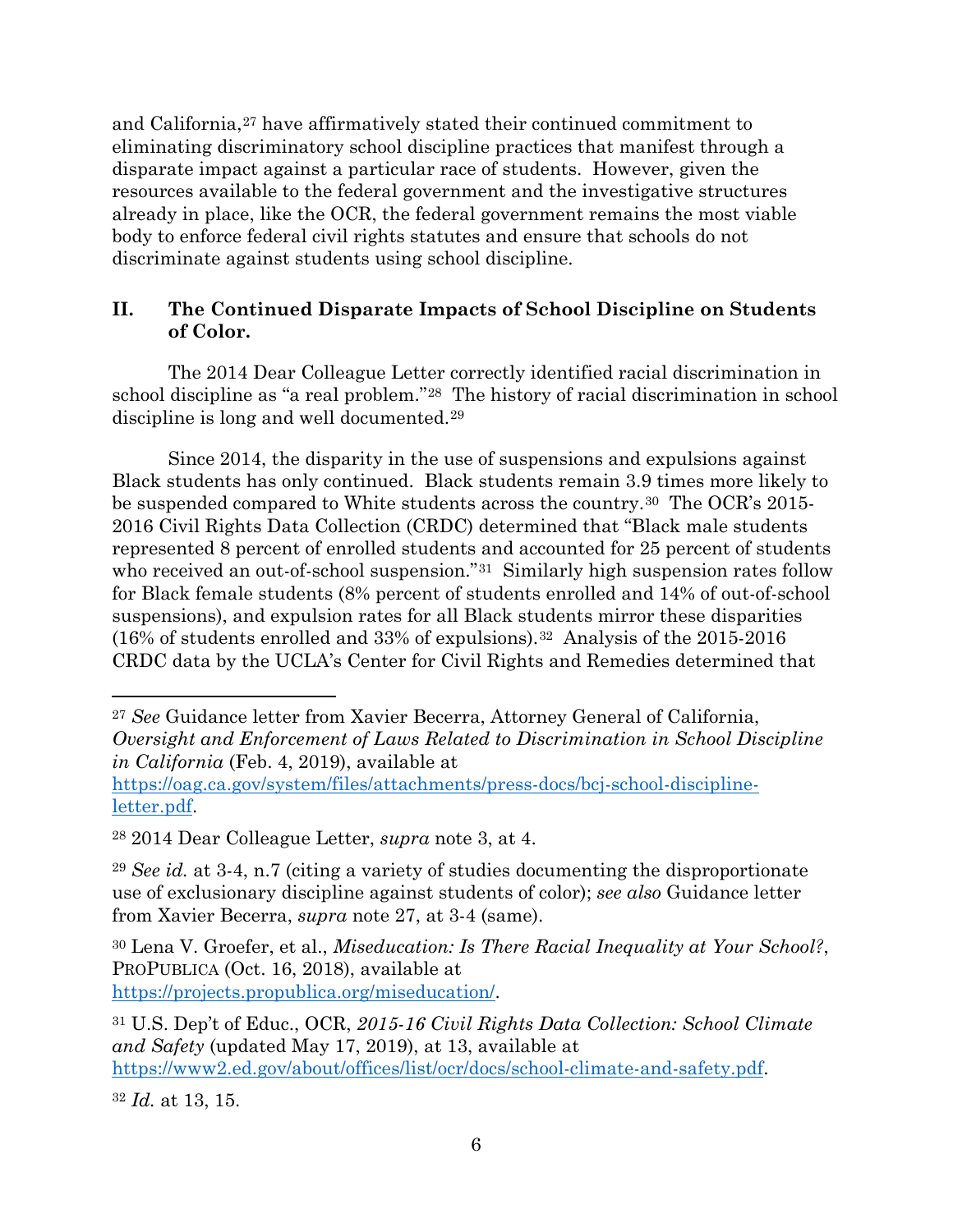these broader statistics mask even higher racial disparities at the secondary school level.[33](#page-6-0) For example, "at the secondary level, Black students lost 103 days per 100 [students] enrolled. For White students, the corresponding rate was 21 days lost per 100."[34](#page-6-1) 

Preliminary statistical analysis of the recently released 2017-2018 CRDC data shows a continuation of these disparate trends.<sup>[35](#page-6-2)</sup> For example, approximately 35% of students who received at least one suspension and 36% of students who received at least one expulsion were Black students, despite Black students representing only about 15% of total students.[36](#page-6-3)

Crucially, this disparity is solely based on students' race—not on other societal factors. In a recent report, the U.S. Commission on Civil Rights found that:

Students of color as a whole, as well as by individual racial group, do not commit more disciplinable offenses than their [W]hite peers—but [B]lack students, Latino students, and Native American students in the aggregate receive substantially more school discipline than their

<span id="page-6-0"></span><sup>33</sup> Daniel J. Losen & Paul Martinez, *Lost Opportunities: How Disparate School Discipline Continues to Drive Differences in the Opportunity to Learn* (Oct. 2020), available at [https://www.civilrightsproject.ucla.edu/research/k-12-education/school](https://www.civilrightsproject.ucla.edu/research/k-12-education/school-discipline/lost-opportunities-how-disparate-school-discipline-continues-to-drive-differences-in-the-opportunity-to-learn/Lost-Opportunities-REPORT-v17.pdf)[discipline/lost-opportunities-how-disparate-school-discipline-continues-to-drive](https://www.civilrightsproject.ucla.edu/research/k-12-education/school-discipline/lost-opportunities-how-disparate-school-discipline-continues-to-drive-differences-in-the-opportunity-to-learn/Lost-Opportunities-REPORT-v17.pdf)[differences-in-the-opportunity-to-learn/Lost-Opportunities-REPORT-v17.pdf.](https://www.civilrightsproject.ucla.edu/research/k-12-education/school-discipline/lost-opportunities-how-disparate-school-discipline-continues-to-drive-differences-in-the-opportunity-to-learn/Lost-Opportunities-REPORT-v17.pdf)

<span id="page-6-1"></span><sup>34</sup> *Id.* at 6; *see also id.* at 21-26.

<span id="page-6-2"></span><sup>35</sup> The 2017-2018 CRDC data was released in October of 2020, after significant delay, and included no statistical analysis related to school discipline. *See* U.S. Dep't of Educ., *Civil Rights Data Collection (CRDC) for the 2017-2018 School Year* (Oct. 14, 2020), available at [https://www2.ed.gov/about/offices/list/ocr/docs/crdc-](https://www2.ed.gov/about/offices/list/ocr/docs/crdc-2017-18.html)[2017-18.html;](https://www2.ed.gov/about/offices/list/ocr/docs/crdc-2017-18.html) *see also, e.g.*, Statement from Deborah Delisle, President and CEO of the Alliance for Excellent Education, on the New Federal Civil Rights Data Collection (Oct. 19, 2020), available at [https://all4ed.org/press/statement-from](https://all4ed.org/press/statement-from-deborah-delisle-president-and-ceo-of-the-alliance-for-excellent-education-on-the-new-federal-civil-rights-data-collection/)[deborah-delisle-president-and-ceo-of-the-alliance-for-excellent-education-on-the](https://all4ed.org/press/statement-from-deborah-delisle-president-and-ceo-of-the-alliance-for-excellent-education-on-the-new-federal-civil-rights-data-collection/)[new-federal-civil-rights-data-collection/.](https://all4ed.org/press/statement-from-deborah-delisle-president-and-ceo-of-the-alliance-for-excellent-education-on-the-new-federal-civil-rights-data-collection/) In fact, OCR only released raw data for the 2017-2018 CRCD related to school discipline, which could take researchers years to fully digest. To encourage transparency and allow the public to understand this trove of data, as soon as able, OCR should publish some statistical analysis of the 2017-2018 CRDC data related to school discipline (e.g., total suspension and expulsion rates by race, sex, and disability, etc.).

<span id="page-6-3"></span><sup>36</sup> Based on 2017-2018 CRDC raw data, available at [https://www2.ed.gov/about/offices/list/ocr/docs/2017-18-crdc-data.zip.](https://www2.ed.gov/about/offices/list/ocr/docs/2017-18-crdc-data.zip)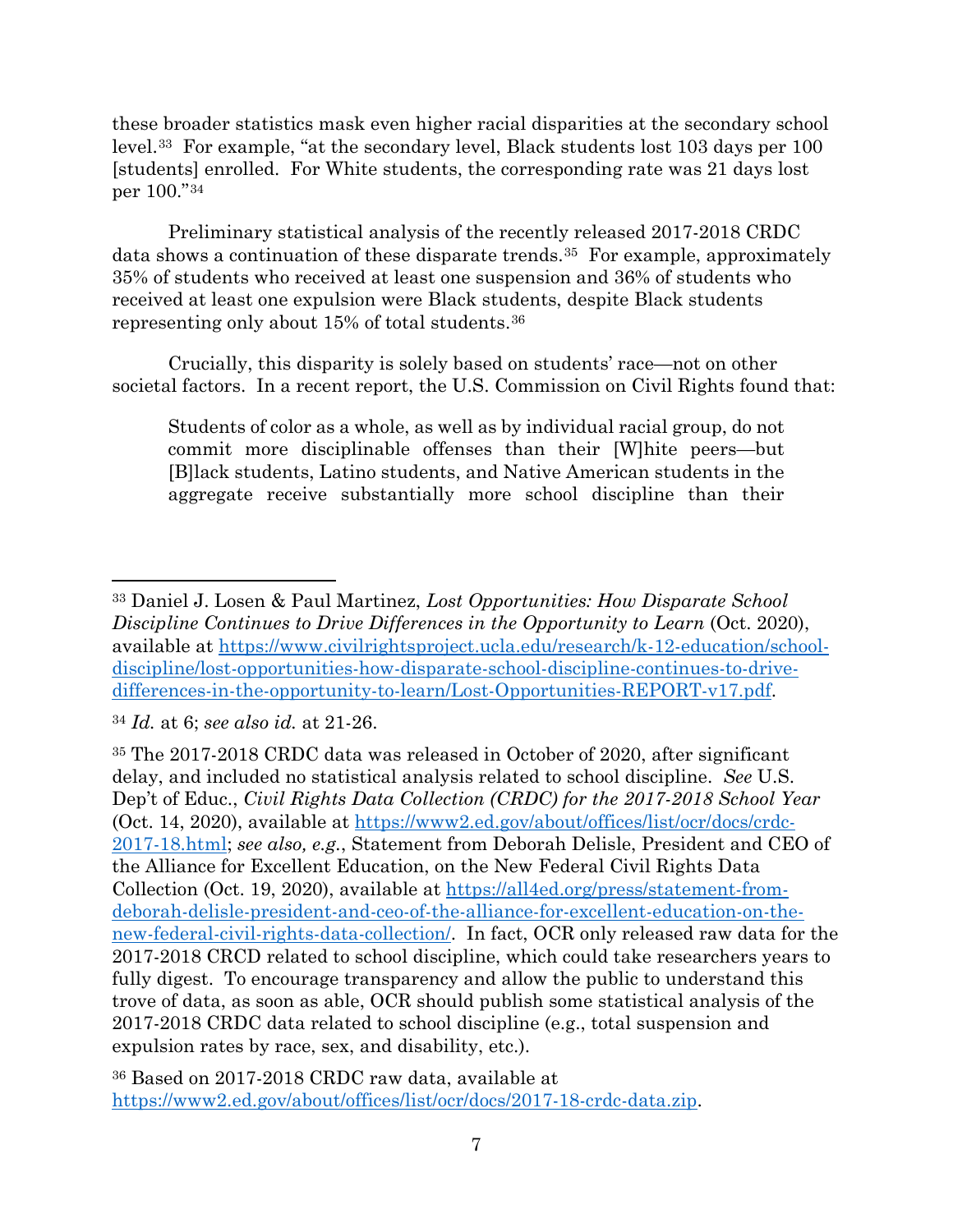[W]hite peers and receive harsher and longer punishments than their [W]hite peers receive for like offenses.[37](#page-7-0)

This widely accepted finding is represented in numerous peer-reviewed socialscience studies.[38](#page-7-1)

The costs of these continued disparities are equally well documented. Study after study demonstrates the adverse educational outcomes and lifelong impacts on students who are subjected to exclusionary discipline practices.[39](#page-7-2) Most directly, there is a clear connection between exclusionary school discipline and an increased rate of incarceration—the phenomenon often referred to as the "school-to-prison pipeline."[40](#page-7-3) Quantifying the connection between exclusionary school discipline and future incarceration, the Nation Bureau of Economic Research recently found that

<span id="page-7-0"></span><sup>37</sup> U.S. Comm'n on Civil Rights, *supra* note 15, at 161.

<span id="page-7-1"></span><sup>38</sup> *See* Kent McIntosh, et al., *Education not Incarceration: A Conceptual Model for Reducing Racial and Ethnic Disproportionality in School Discipline*, 5:2 JOURNAL OF APPLIED RSCH. ON CHILD.: INFO. POLICY FOR CHILD. AT RISK 2-3 (2014) ("[T]here is no published research demonstrating that students of color—and African American students in particular—have higher base rates of problem behavior."); *see also, e.g.*, Kate M. Wegmann & Brittanni Smith, *Examining Racial/Ethnic Disparities in School Discipline in the Context of Student-Reported Behavior Infractions*, 103 CHILD. AND YOUTH SERVS. REV. 18 (2019); Paul L. Morgan, et al., *Are Students With Disabilities Suspended More Frequently Than Otherwise Similar Students Without Disabilities?*, 72 J. SCH. PSYCHOLOGY 1-13 (Feb. 2019); Russell J. Skiba, et al., *The Color of Discipline: Sources of Racial and Gender Disproportionality in School Punishment*, 34 URB. REV. 317, 335 (2002).

<span id="page-7-2"></span><sup>39</sup> *See, e.g.*, Russell W. Rumberger & Daniel J. Losen, *The Hidden Costs of California's Harsh School Discipline: And the Localized Economic Benefits From Suspending Fewer High School Students* (Mar. 8, 2017), available at [http://www.civilrightsproject.ucla.edu/resources/projects/center-for-civil-rights](http://www.civilrightsproject.ucla.edu/resources/projects/center-for-civil-rights-remedies/school-to-%20prison-folder/summary-reports/the-hidden-cost-of-californias-harsh-discipline)remedies/school-to- [prison-folder/summary-reports/the-hidden-cost-of-californias](http://www.civilrightsproject.ucla.edu/resources/projects/center-for-civil-rights-remedies/school-to-%20prison-folder/summary-reports/the-hidden-cost-of-californias-harsh-discipline)[harsh-discipline;](http://www.civilrightsproject.ucla.edu/resources/projects/center-for-civil-rights-remedies/school-to-%20prison-folder/summary-reports/the-hidden-cost-of-californias-harsh-discipline) Losen & Martinez, *supra* note 33.

<span id="page-7-3"></span><sup>40</sup> U.S. Commission on Civil Rights, *supra* note 15, at 37-42; Andrew Bacher-Hicks, et al., *The School to Prison Pipeline: Long-Run Impacts of School Suspensions on Adult Crime*, NATIONAL BUREAU OF ECONOMIC RESEARCH (2019) (working paper), available at [https://www.nber.org/system/files/working\\_papers/w26257/w26257.pdf;](https://www.nber.org/system/files/working_papers/w26257/w26257.pdf) McIntosh, *supra* note 38, at 1; Jason P. Nance, *Over-Disciplining Students, Racial Bias, and the School-to-Prison Pipeline*, 50 U. RICH. L. REV. 1063, 1064-65 (2016); Tony Fabelo, et al., *Breaking Schools' Rules: A Statewide Study of How School Discipline Relates to Students' Success and Juvenile Justice Involvement*, NEW YORK: COUNCIL OF STATE GOVERNMENTS JUSTICE CENTER (July 2011), available at [https://knowledgecenter.csg.org/kc/system/files/Breaking\\_School\\_Rules.pdf.](https://knowledgecenter.csg.org/kc/system/files/Breaking_School_Rules.pdf)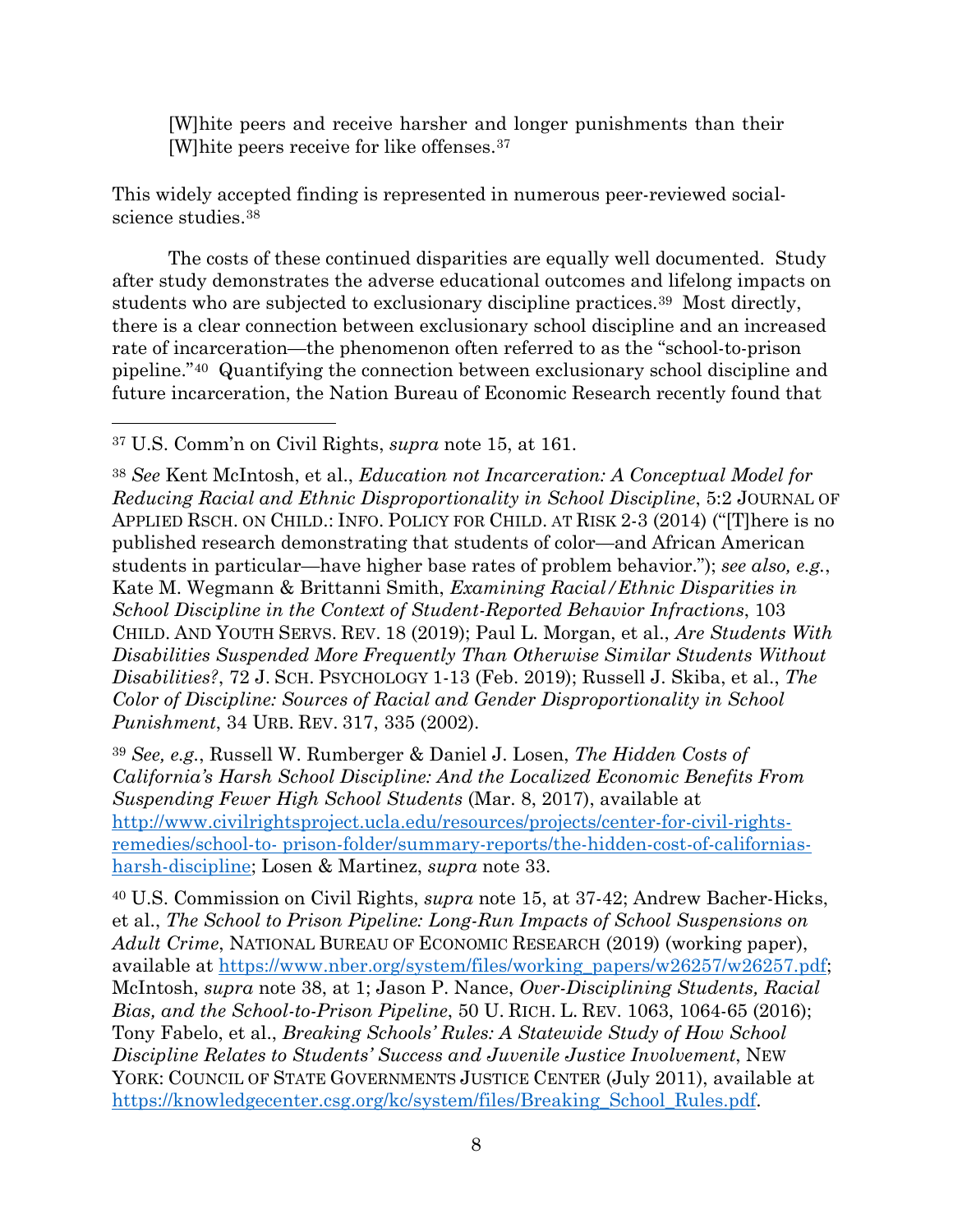attending a school with an above average use of suspension increases a student's future chances of being incarcerated by 17%.[41](#page-8-0) If the student is minority, the chance of incarceration increases by an additional 3.1%[.42](#page-8-1)

Alternative school disciplinary practices—like those recommended in the 2014 *Guiding Principles*, including restorative justice practices and positive school climates—are likewise shown to both reduce the use of exclusionary discipline generally and also to reduce the disparate rates at which Black students are subject to such discipline.[43](#page-8-2) Reissuing and updating the *Guiding Principles* based on the latest research is crucial to provide schools with guidelines to implement these effective strategies. Particularly now, as students return to the classroom after a year of learning interruptions, the last thing students need is to be excluded from school yet again.[44](#page-8-3) Thus, the Departments' issuance of an updated *Guiding Principles* is urgent. Reissuing the *Guiding Principles* will further encourage

<span id="page-8-2"></span><sup>43</sup> *See, e.g.*, Catherin H. Augustine, et al., *Can Restorative Practices Improve School Climate and Curb Suspensions? An Evaluation of the Impact of Restorative Practices in a Mid-Sized Urban School District* (2018), available at [https://www.rand.org/pubs/research\\_reports/RR2840.html;](https://www.rand.org/pubs/research_reports/RR2840.html) Nance, *supra* note 40, at 1070-71; McIntosh, *supra* note 38, at 11-13; Tex. Juvenile Justice Dep't, *Effectiveness of Positive Behavioral Interventions and Supports* (2012), available at [https://www2.tjjd.texas.gov/publications/reports/PBISLegislativeReport2012-12.pdf.](https://www2.tjjd.texas.gov/publications/reports/PBISLegislativeReport2012-12.pdf)

<span id="page-8-3"></span><sup>44</sup> Federal education grants, under the American Rescue Plan Act, may provide schools with resources to hire counselors, social workers, and other staff who can help to implement restorative justice programs and positive behavioral models. *See* American Rescue Plan Act of 2021, Pub. L. 117-2, §§ 2001(e)(2)(L), (R), 135 Stat. 4 (2021); American Rescue Plan Act Elementary and Secondary School Emergency Relief Fund, 86. Fed. Reg. 21,1197 (Apr. 22, 201) ("An LEA may also use the ARP ESSER funds to address the academic, social, emotional, and mental health needs of its students by, for example, hiring additional personnel such as school counselors, psychologists, and nurses and implementing strategies to accelerate learning and to make investments in teaching and learning that will result in lasting improvements in the LEA.").

<span id="page-8-0"></span><sup>41</sup> Bacher-Hicks, *supra* note 40, at 19-20.

<span id="page-8-1"></span><sup>42</sup> *Id.* at 20. A similar study estimated that the suspension of approximately 9,618 Black 10th grade students in California in 2011-2012 cost the state \$418 million in social losses and \$126 million in fiscal losses. Rumberger & Losen, *supra* note 39, at 14-15.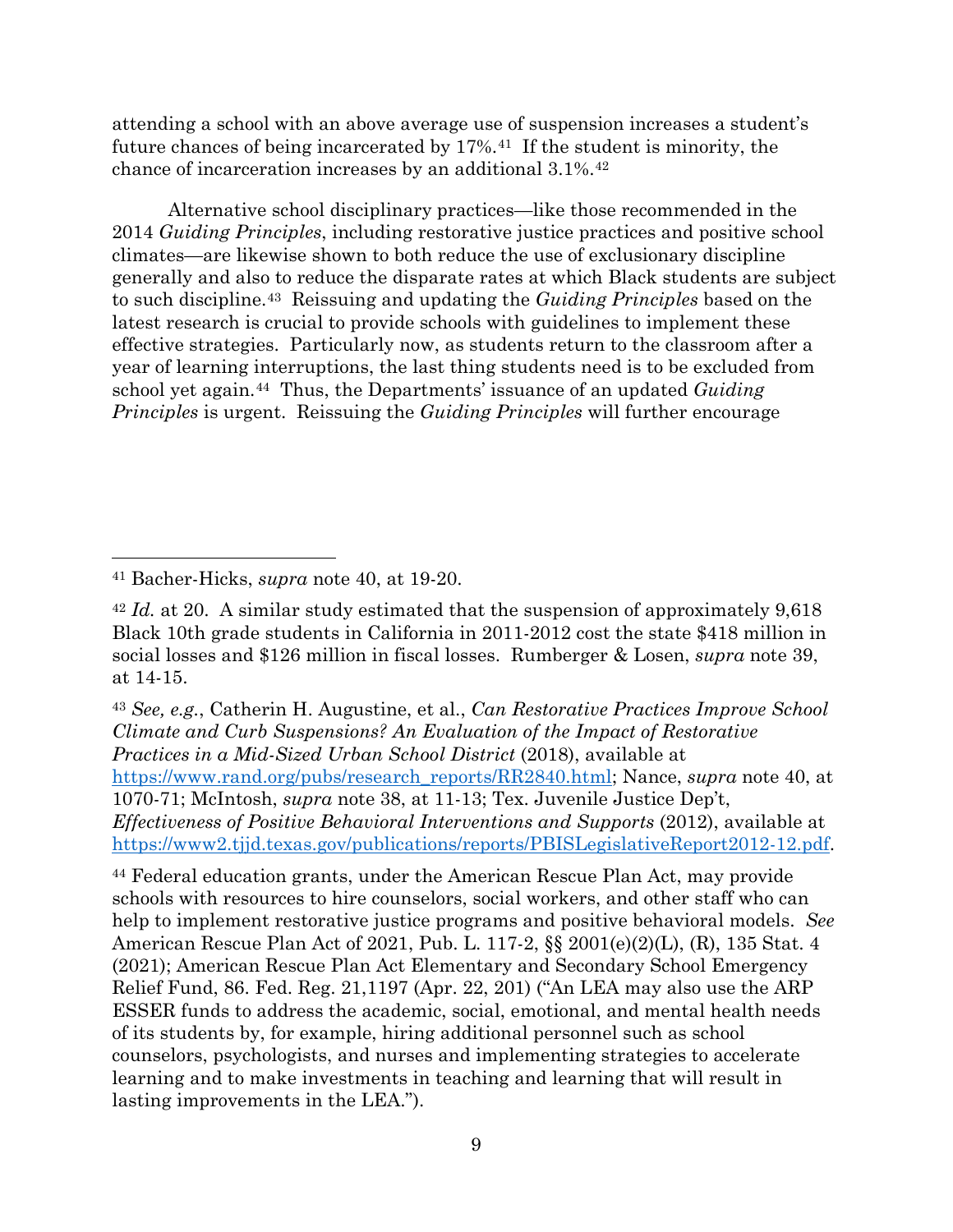schools to embrace positive behavior models and restorative justice programs,<sup>[45](#page-9-0)</sup> and reduce racial disparities and the adverse impacts wrought on students of color.<sup>[46](#page-9-1)</sup>

As the 2014 Dear Colleague Letter identified, the federal government's "guidance is critically needed to ensure that all students have an equal opportunity to learn and grow in school."[47](#page-9-2) Ongoing federal enforcement of federal civil rights statutes is necessary and appropriate. By reissuing the 2014 guidance package, OCR will again be able to initiate investigation based on systemic disparate treatment against students of color. Without the guidance, students of color will be left to continually suffer the undeniable effects of disparate treatment.

## **III. Expansion of the 2014 Guidance to Address Discrimination in School Discipline Based on Sex, Sexual Orientation, Gender Identity, and Disability.**

Disparities in school discipline are not limited to those based on race. CRDC data has long documented disparities based on sex, with male students facing exclusionary discipline at significantly higher rates than female students.<sup>[48](#page-9-3) [49](#page-9-4)</sup>

<span id="page-9-3"></span><sup>47</sup> 2014 Dear Colleague Letter, *supra* note 3, at 5.

<sup>48</sup> U.S. Dep't of Educ., *2015-16 Civil Rights Data Collection: School Climate and Safety*, *supra* note 30, at 13, 15; U.S. Dep't of Educ., *2013-2014 Civil Rights Data Collection: A First Look* (revised Oct. 28, 2016), at 3-4, available at [https://www2.ed.gov/about/offices/list/ocr/docs/2013-14-first-look.pdf;](https://www2.ed.gov/about/offices/list/ocr/docs/2013-14-first-look.pdf) U.S. Dep't of Educ., *Data Snapshot: School Discipline* (March 2014), at 3, 5, available at [https://www2.ed.gov/about/offices/list/ocr/docs/crdc-discipline-snapshot.pdf;](https://www2.ed.gov/about/offices/list/ocr/docs/crdc-discipline-snapshot.pdf) U.S. Dep't of Educ., *Gender Equity in Education: A Data Snapshot* (June 2012), at 4, available at [https://www2.ed.gov/about/offices/list/ocr/docs/gender-equity-in](https://www2.ed.gov/about/offices/list/ocr/docs/gender-equity-in-education.pdf)[education.pdf.](https://www2.ed.gov/about/offices/list/ocr/docs/gender-equity-in-education.pdf) The 2017-2018 CRDC data reflects a continuation of this sex-based disparity, with male students representing 70% of the students who served at least one suspension or expulsion and similarly serving approximately 70% of total suspension days. *See* 2017-2018 CRDC raw data, *supra* note 35.

<span id="page-9-4"></span><sup>49</sup> Notably, when race is taken into account, disparities for female Black students are particularly stark vis-à-vis their White counterparts. *See* Erica L. Green, et al., *'A Battle for the Souls of Black Girls',* THE NEW YORK TIMES (Oct. 1, 2020), available

<span id="page-9-0"></span><sup>45</sup> Many states have enacted statutes encouraging the use of restorative justice practices in lieu of exclusionary discipline. For example, in Michigan, school districts must consider using restorative practices—defined as "practices that emphasize repairing the harm to the victim and the school community caused by a pupil's misconduct"—as an alternative to expulsions and long-term suspensions. Mich. Comp. L. § 380.1310c.46 U.S. Dep't of Educ., *Guiding Principles*, *supra* note 5, at 12-15.

<span id="page-9-2"></span><span id="page-9-1"></span><sup>46</sup> U.S. Dep't of Educ., *Guiding Principles*, *supra* note 5, at 12-15.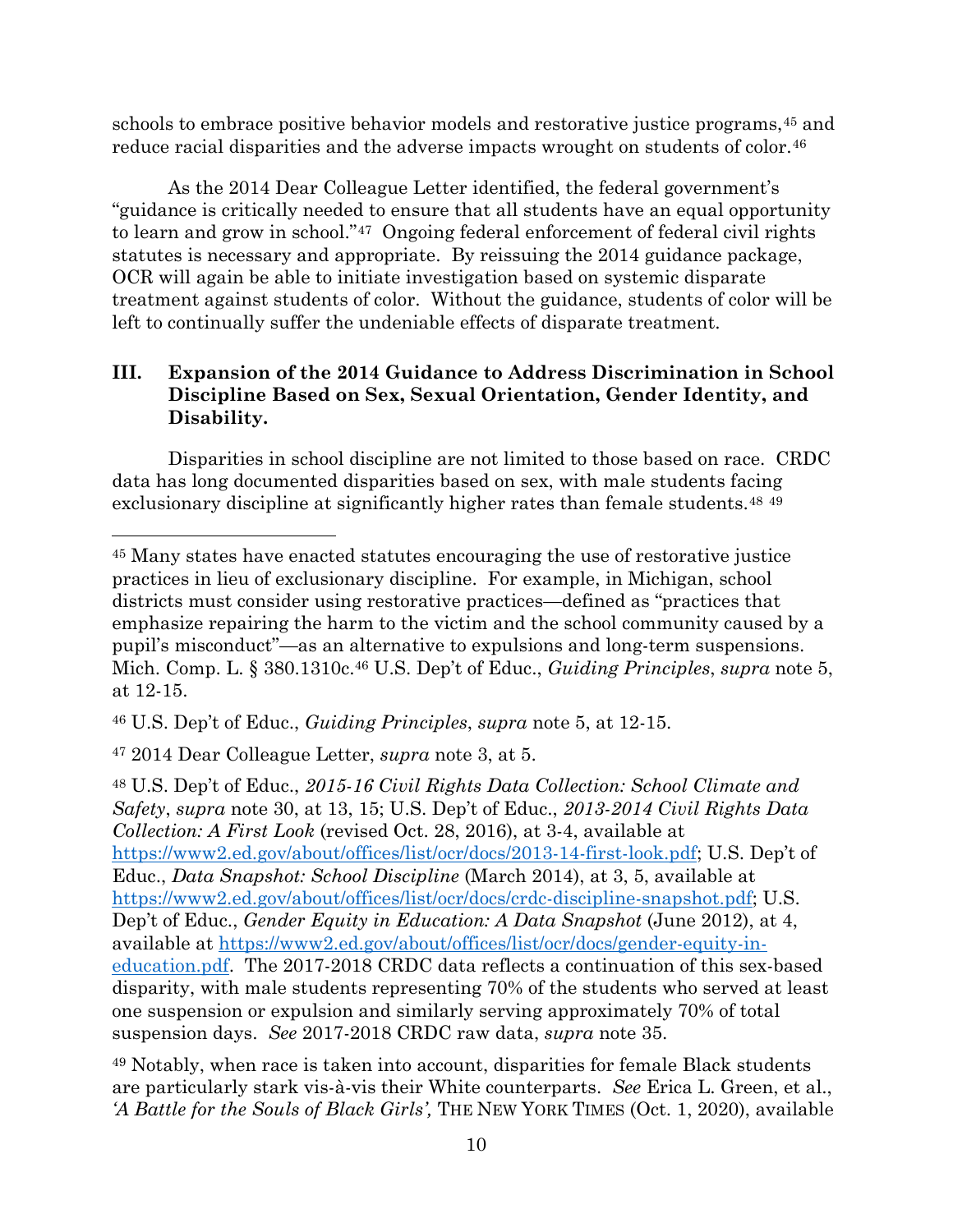Similarly, disparities between students with disabilities and students without disabilities are well documented both in CRDC's data and in a litany of academic studies.[50](#page-10-0) Notably, this disparity is even higher for Black students with disabilities.[51](#page-10-1) And, more recently, data has emerged that LGBTQ students—who already face significantly higher rates of bullying in schools<sup>[52](#page-10-2)</sup>—are also subjected to more severe discipline than heterosexual and cisgender students.[53](#page-10-3)

<span id="page-10-0"></span><sup>50</sup> U.S. Dep't of Educ., *2015-16 Civil Rights Data Collection: School Climate and Safety*, *supra* note 31, at 14, 16; U.S. Dep't of Educ., *2013-2014 Civil Rights Data Collection: A First Look*, *supra* note 48, at 4 ("Students with disabilities served by IDEA (12%) are more than twice as likely to receive one or more out-of-school suspensions as students without disabilities (5%)."); U.S. Dep't of Educ., *Data Snapshot: School Discipline*, *supra* note 48, at 3 (same, for 2011-2012 CRDC data); 2014 Dear Colleague Letter, *supra* note 3, at 3 n.6; U.S. Comm'n on Civil Rights, *supra* note 15, at 162; Morgan, *supra* note 38; Daniel J. Losen & Jonathan Gillespie, *Opportunities Suspended: The Disparate Impact of Disciplinary Exclusion from School* (August 2012), at 7, 16-18, available at

[https://files.eric.ed.gov/fulltext/ED534178.pdf.](https://files.eric.ed.gov/fulltext/ED534178.pdf) The 2017-2018 CRDC data continues to show that students with disabilities are approximately twice as likely to face exclusionary discipline compared to students without disabilities. *See* 2017-2018 CRDC raw data, *supra* note 36.

<span id="page-10-1"></span><sup>51</sup> Daniel J. Losen, et al., *Disabling Inequity: The Urgent Need for Race-Conscious Resource Remedies* (March 2021), at 6, available at [https://www.civilrightsproject.ucla.edu/research/k-12-education/special](https://www.civilrightsproject.ucla.edu/research/k-12-education/special-education/disabling-inequity-the-urgent-need-for-race-conscious-resource-remedies/final-Report-03-22-21-v5-corrected.pdf)[education/disabling-inequity-the-urgent-need-for-race-conscious-resource](https://www.civilrightsproject.ucla.edu/research/k-12-education/special-education/disabling-inequity-the-urgent-need-for-race-conscious-resource-remedies/final-Report-03-22-21-v5-corrected.pdf)[remedies/final-Report-03-22-21-v5-corrected.pdf;](https://www.civilrightsproject.ucla.edu/research/k-12-education/special-education/disabling-inequity-the-urgent-need-for-race-conscious-resource-remedies/final-Report-03-22-21-v5-corrected.pdf) *see also* U.S. Dep't of Educ., 2013- 2014 Civil Rights Data Collection: A First Look, supra note 48, at 4; U.S. Dep't of Educ., *Data Snapshot: School Discipline*, *supra* note 48, at 4; U.S. Comm'n on Civil Rights, *supra* note 15, at 170;.

<span id="page-10-2"></span><sup>52</sup> *See, e.g.*, Mariella Arredondo, et al., *Documenting Disparities for LGBT Students: Expanding the Collection and Reporting of Data on Sexual Orientation and Gender Identity* (March 2016), available at

[https://vtechworks.lib.vt.edu/bitstream/handle/10919/86981/DisparitiesLGBTStude](https://vtechworks.lib.vt.edu/bitstream/handle/10919/86981/DisparitiesLGBTStudents.pdf?sequence=1&isAllowed=y) [nts.pdf?sequence=1&isAllowed=y;](https://vtechworks.lib.vt.edu/bitstream/handle/10919/86981/DisparitiesLGBTStudents.pdf?sequence=1&isAllowed=y) Sandra Koepels & Megan S. Paceley, *Reducing Bullying Toward LGBTQ Youths in Schools*, 37 SCH. SOCIAL WORK JOURNAL 96-111 (2012).

<span id="page-10-3"></span><sup>53</sup> GLSEN, *Educational Exclusion: Drop Out, Push Our, and the School-to-Prison Pipeline among LGBTQ Youth* (2016), available at [https://www.glsen.org/sites/default/files/2019-11/Educational\\_Exclusion\\_2013.pdf;](https://www.glsen.org/sites/default/files/2019-11/Educational_Exclusion_2013.pdf)

at [https://www.nytimes.com/2020/10/01/us/politics/black-girls-school-discipline.html.](https://www.nytimes.com/2020/10/01/us/politics/black-girls-school-discipline.html) We recommend that expanded guidance address the need for schools to consider intersectionality in analyzing the impact of their policies and practices.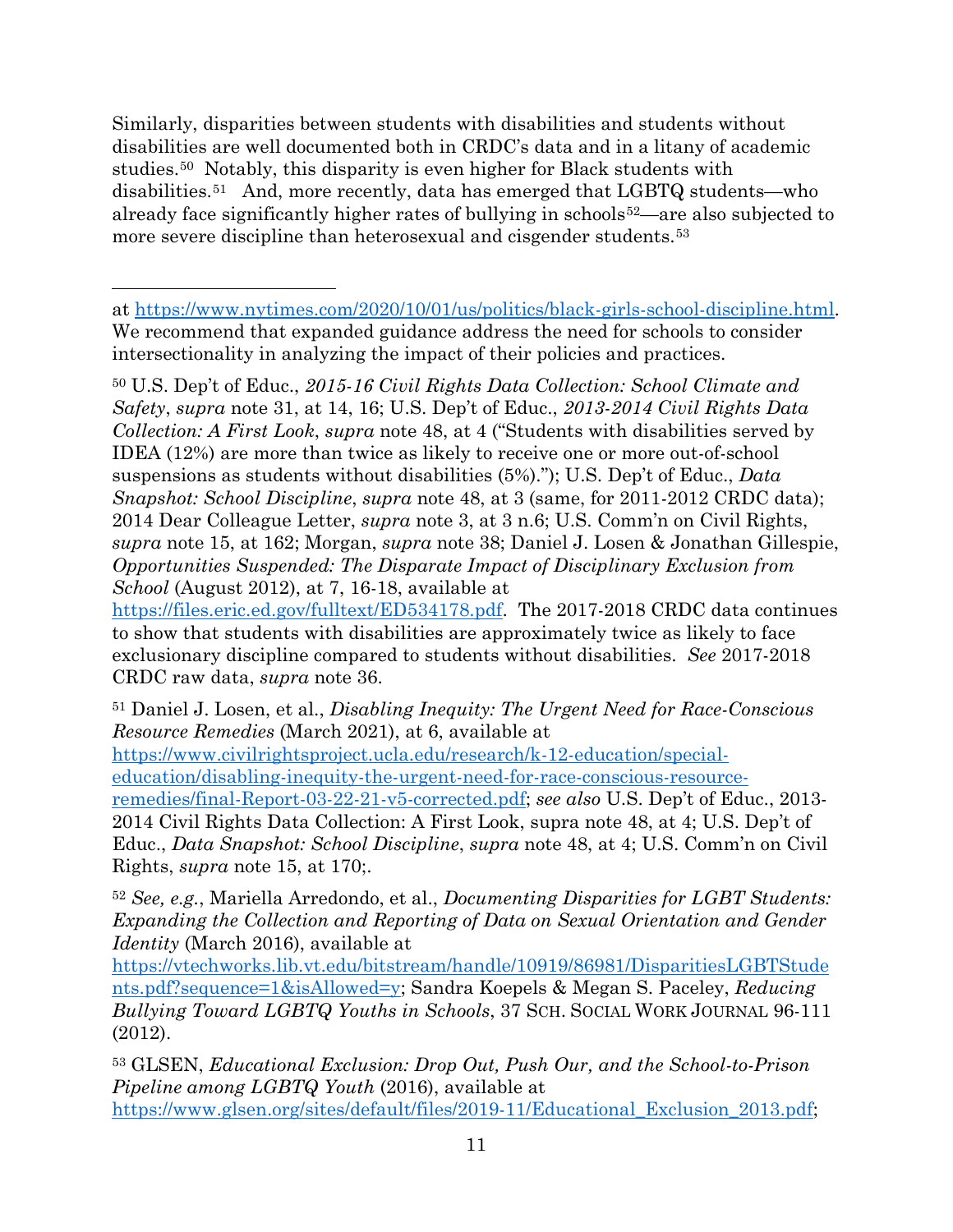Discrimination, whether based on race, sex, sexual orientation, gender identity, or disability, is simply wrong. Federal civil rights statutes provide the Departments monitoring and enforcement abilities against all such discrimination. As noted on OCR's website, Title IX prohibits discrimination based on sex, sexual orientation, or gender identity in any education program that received federal financial assistance.[54](#page-11-0) For discrimination based on a student's disability, a host of civil rights statutes broadly protect students, including the IDEA, ADA, and Section 504.[55](#page-11-1) It is incumbent on ED and DOJ to ensure that all forms of discrimination through school discipline are prohibited.

Moreover, expanding the 2014 guidance package to address discrimination based on sex, sexual orientation, gender identify, and disability would be directly in line with many of President Biden's earliest executive orders. On his first day in office, President Biden signed Executive Order No. 13,985, which defines "equity" to mean:

the consistent and systematic fair, just, and impartial treatment of all individuals, including individuals who belong to underserved

V.P. Poteat, et al., *Sexual Orientation-based Disparities in School and Juvenile Justice Discipline: A Multiple Group Comparison of Contributing Factors*, 108 J. OF EDUC. PSYCHOLOGY 229-241 (2016), available at [https://psycnet.apa.org/record/2015-](https://psycnet.apa.org/record/2015-30050-001?doi=1) [30050-001?doi=1;](https://psycnet.apa.org/record/2015-30050-001?doi=1) Arredondo, *supra* note 52, at 2; Shannon D. Snapp, et al., *Messy, Butch, and Queer: LGBTQ Youth and the School-to-Prison Pipeline*, 30 J. OF ADOLESCENT RSCH. 57-82 (2015); Hilary Burdge, et al., *Gender Nonconforming Youth: Discipline Disparities, School Push-Out, and the School-to-Prison Pipeline* (2014), available at [https://gsanetwork.org/wp-content/uploads/2014/10/GNC-](https://gsanetwork.org/wp-content/uploads/2014/10/GNC-Youth_ReportWEB.pdf)[Youth\\_ReportWEB.pdf;](https://gsanetwork.org/wp-content/uploads/2014/10/GNC-Youth_ReportWEB.pdf) Kathryn E.W. Himmelstein & Hannah Brückner, *Criminal-Justice and School Sanctions Against Nonheterosexual Youth: A National Longitudinal Study*, 127 PEDIATRICS 49-57 (Jan. 2011).

<span id="page-11-0"></span><sup>54</sup> *See* U.S. Dep't of Educ., *Resources for LGBTQ Students*, https://www2.ed.gov/about/offices/list/ocr/lgbt.html (last modified Feb. 24, 2021); Memorandum from Pamela S. Karlan, Principal Deputy Assistant Attorney General, to Federal Agency Civil Rights Directors and General Counsels, *Application of* Bostock v. Clayton County *to Title IX of the Education Amendments of 1972* (Mar. 26, 2021), available at

[https://www.justice.gov/crt/page/file/1383026/download;](https://www.justice.gov/crt/page/file/1383026/download) *see also Bostock v. Clayton County, Ga.*, 140 S. Ct. 1731 (2020); 2014 Dear Colleague Letter, *supra* note 3, at 2 n.4 (noting that the "analytical framework laid out in the [2014 Dear Colleague Letter] also applies to discrimination on other prohibited grounds" and specifically referencing discrimination based on sex as prohibited by Title IV and Title IX).

<span id="page-11-1"></span><sup>55</sup> *See* 2014 Dear Colleague Letter, *supra* note 3, at 2-3 n.4 (describing that discrimination based on a student's disability is prohibited by Section 504, the ADA, and the IDEA).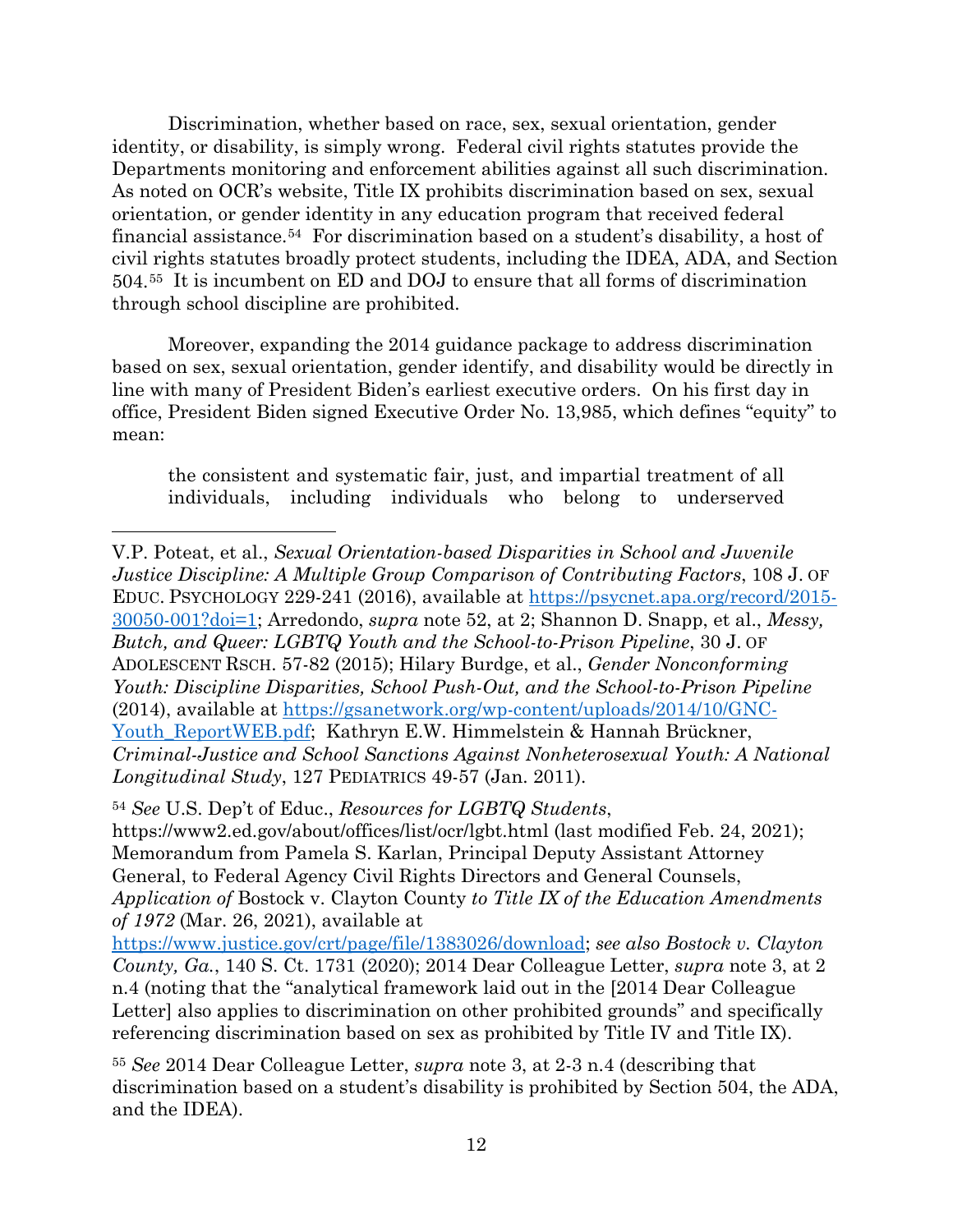communities that have been denied such treatment, such as Black, Latino, and Indigenous and Native American persons, Asian Americans and Pacific Islanders and other persons of color; members of religious minorities; **lesbian, gay, bisexual, transgender, and queer (LGBTQ+) persons**; **persons with disabilities**; persons who live in rural areas; and persons otherwise adversely affected by persistent poverty or inequality.[56](#page-12-0)

Days later, in Executive Order No. 13,988, the President directed all federal agencies to expand their anti-discrimination efforts to address discrimination based on sexual orientation and gender identity.[57](#page-12-1) President Biden followed soon after with another order specifically addressing disparities in education.<sup>58</sup> Executive Order No. 14,021 directs the Department of Education, with consultation from the Department of Justice, to review its regulations and policies to ensure that they are consistent with the Biden Administration's policy "that all students should be guaranteed an educational environment free from discrimination on the basis of sex, . . . and including discrimination on the basis of sexual orientation or gender identity."[59](#page-12-3) Expanding the 2014 guidance responds directly to this Executive Order.

## **IV. Conclusion and Request**

Secretary Cardona recently stated that "[b]uilding educational environments free from discrimination where our nation's students can grow and thrive is a top priority of the Biden-Harris Administration.["60](#page-12-4) Reissuing and expanding the 2014 guidance package would provide a clear step in this direction.

<span id="page-12-3"></span><sup>59</sup> *Id.* § 1.

<span id="page-12-0"></span><sup>56</sup> Exec. Order No. 13985, *Advancing Racial Equity and Support for Underserved Communities Through the Federal Government*, 86 Fed. Reg. 7,009 (Jan. 20, 2021) (emphasis added).

<span id="page-12-1"></span><sup>57</sup> Exec. Order No. 13988, *Preventing and Combating Discrimination on the Basis of Gender Identity or Sexual Orientation*, 86 Fed. Reg. 7,023 (Jan. 25, 2021).

<span id="page-12-2"></span><sup>58</sup> Exec. Order No. 14021, *Guaranteeing an Educational Environment Free From Discrimination on the Basis of Sex, Including Sexual Orientation or Gender Identity*, 86 Fed. Reg. 13,803 (Mar. 11, 2021).

<span id="page-12-4"></span><sup>60</sup> Press Release, *Department of Education's Office for Civil Rights Launches Comprehensive Review of Title IX Regulations to Fulfill President Biden's Executive Order Guaranteeing an Educational Environment Free from Sex Discrimination* (Apr. 6, 2021), available at [https://www.ed.gov/news/press-releases/department](https://www.ed.gov/news/press-releases/department-educations-office-civil-rights-launches-comprehensive-review-title-ix-regulations-fulfill-president-bidens-executive-order-guaranteeing-educational-environment-free-sex-discrimination)[educations-office-civil-rights-launches-comprehensive-review-title-ix-regulations](https://www.ed.gov/news/press-releases/department-educations-office-civil-rights-launches-comprehensive-review-title-ix-regulations-fulfill-president-bidens-executive-order-guaranteeing-educational-environment-free-sex-discrimination)[fulfill-president-bidens-executive-order-guaranteeing-educational-environment-free](https://www.ed.gov/news/press-releases/department-educations-office-civil-rights-launches-comprehensive-review-title-ix-regulations-fulfill-president-bidens-executive-order-guaranteeing-educational-environment-free-sex-discrimination)[sex-discrimination.](https://www.ed.gov/news/press-releases/department-educations-office-civil-rights-launches-comprehensive-review-title-ix-regulations-fulfill-president-bidens-executive-order-guaranteeing-educational-environment-free-sex-discrimination)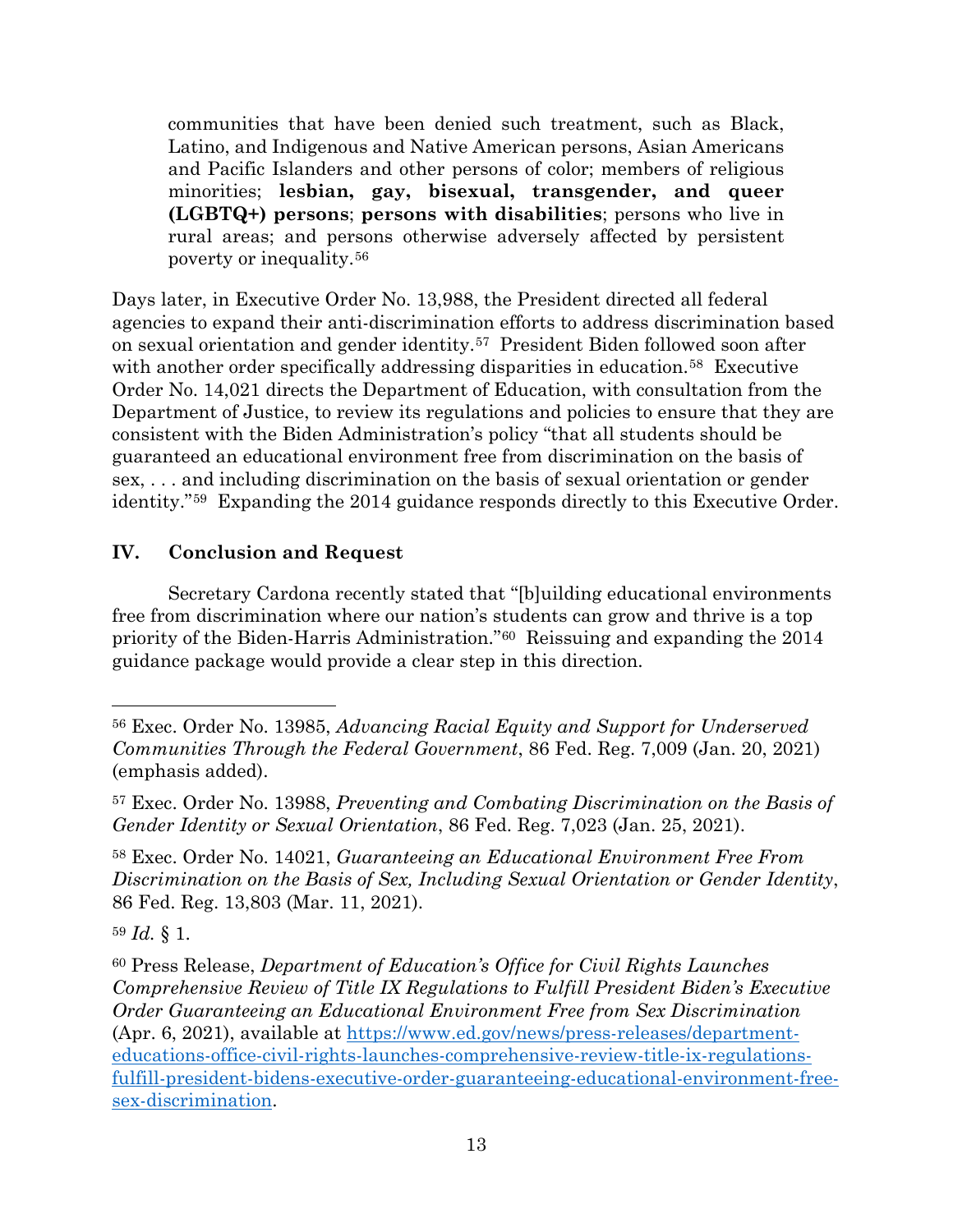The need for this expanded guidance is urgent. Years of data and study after study demonstrate that discriminatory disparities remain prevalent across the country in the administration of school discipline based on race, sex, disability, sexual orientation, and gender identify. Strategies recommended in the 2014 guidance package, including positive school climates and restorative justice programs, can make a real difference in lessening these disparities, reducing exclusionary discipline, and fostering a positive and inclusive school environment. Likewise, exercising the Departments' enforcement powers against both disparities and incidents of intentionally different treatment furthers the Administration's goals of ensuring that all students are guaranteed an educational environment free from discrimination.

Accordingly, we urge your Departments to jointly reissue the 2014 guidance package and expand this guidance to address discrimination in school discipline based on sex, sexual orientation, gender identity, and disability.

Sincerely,

tana Wesser

Dana Nessel Attorney General of Michigan

Rob Bonta Attorney General of California

William Tong Attorney General of Connecticut

Philip J. Weiser Attorney General of Colorado

athleen

Kathleen Jennings Attorney General of Delaware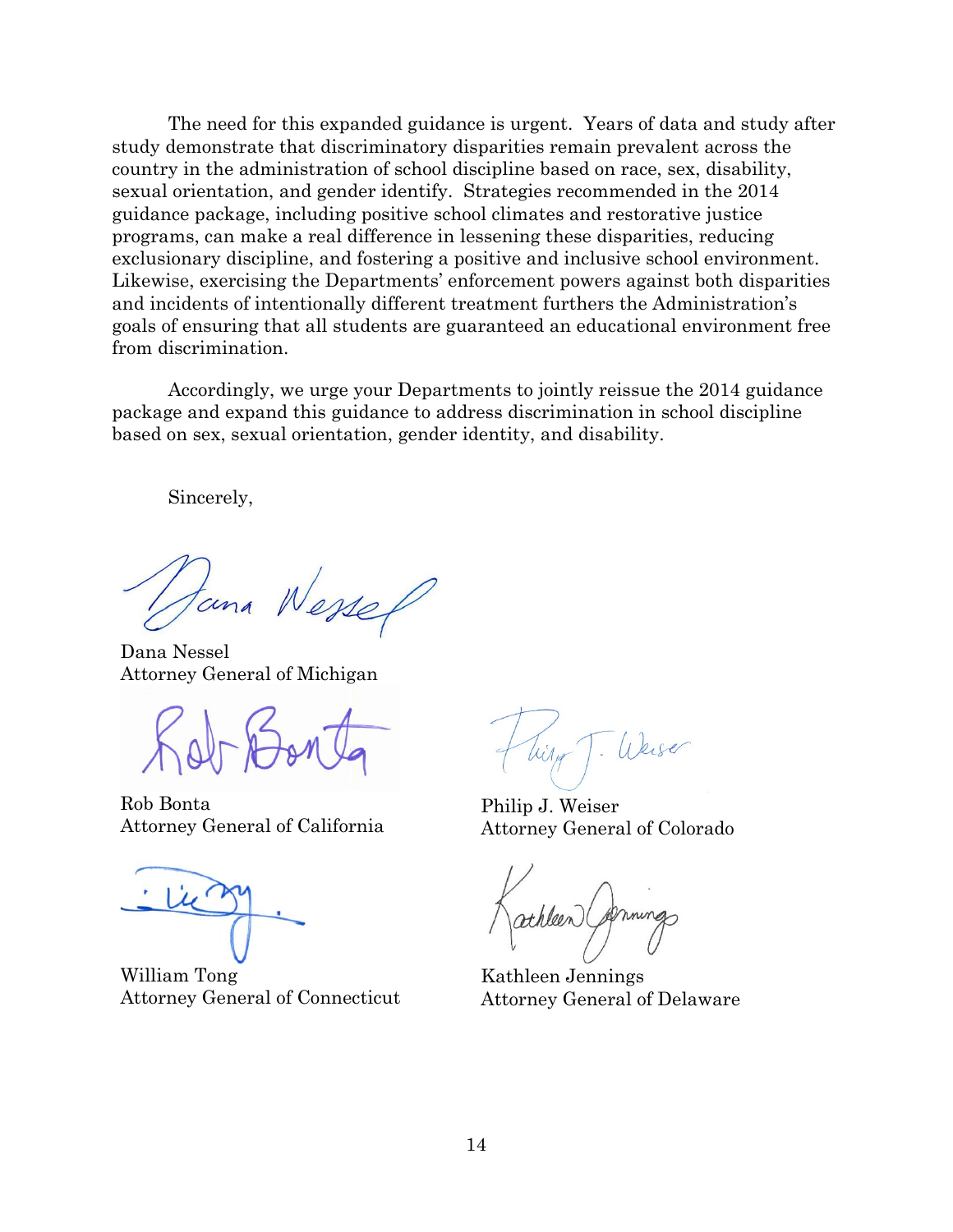

Karl Racine Attorney General for The District of Columbia

Kwame Raoul Attorney General of Illinois

anon M. Frey

Aaron Frey Attorney General of Maine

Maura Healey Attorney General of Massachusetts

12

Aaron D. Ford Attorney General of Nevada

fort Stan

Joshua H. Stein Attorney General of North Carolina

Clare E. Connors Attorney General of Hawaii

on Milla

Tom Miller Attorney General of Iowa

 $\mathcal{E}_{\mu \mu}$   $\mathcal{E}_{\tau}$  in

Brian Frosh Attorney General of Maryland

Keith Ellison Attorney General of Minnesota

LettiA JAMES

Letitia James Attorney General of New York

Eden & Rounde

Ellen F. Rosenblum Attorney General of Oregon